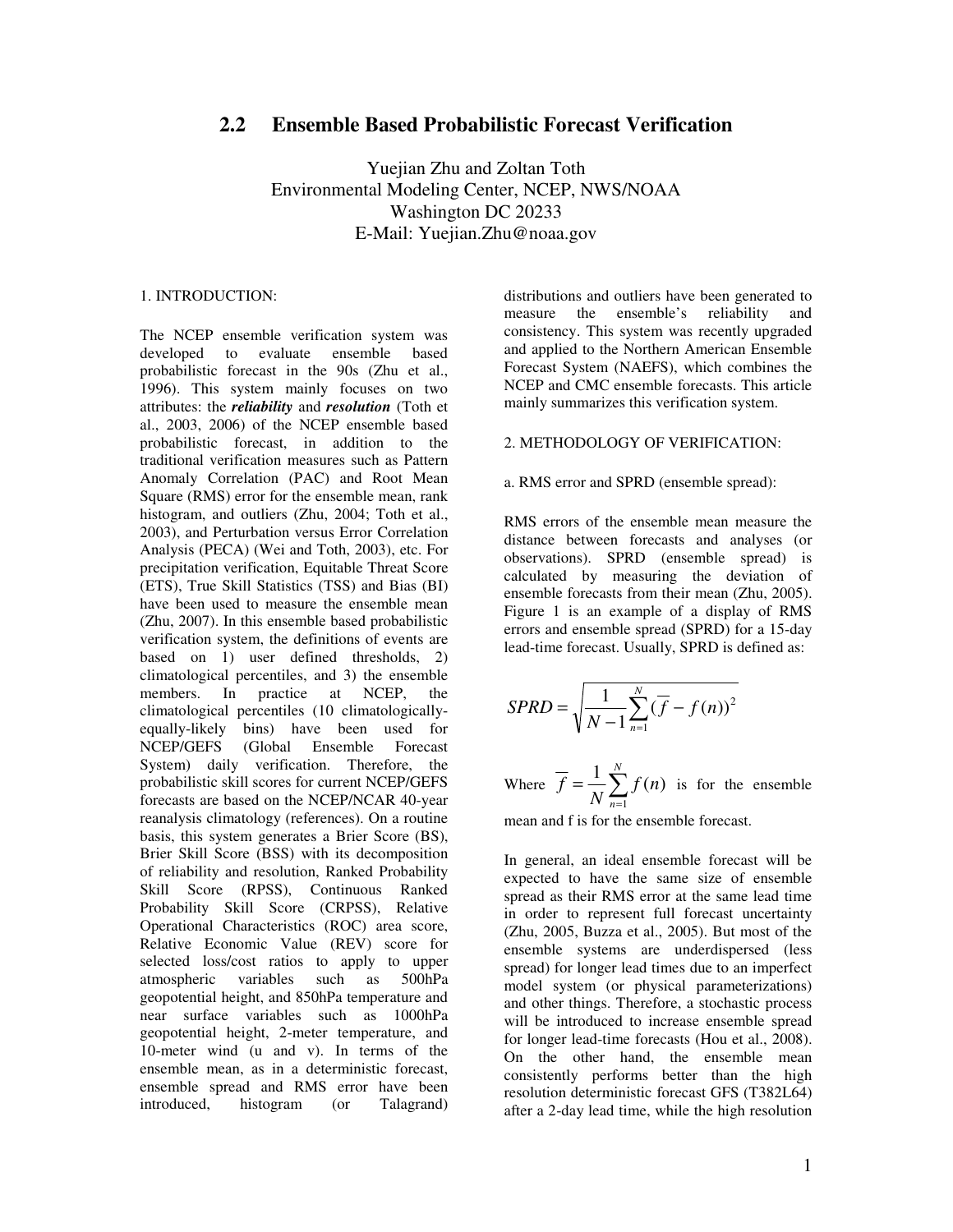GFS uses similar (or more) resources than the global ensembles (20 members at T126L28 resolution).



Fig. 1. RMS error for ensemble mean (blue) and ensemble spread (green) for NH ex-tropical 500hPa geopotential height of the 2006-2007 winter season, compared to the GFS (black) and ensemble control (CTL, red) RMS errors. The top curve (cyan) is for RMS error of climatology.

#### b. Histogram distribution:

A Histogram (or Talagrand) distribution is a simple measurement used to verify an ensemble system and its forecast distribution. The calculation formula of the Histogram Distribution (*HD*) for one grid point, at time *t*, analysis or observation (*a*), *N* ensemble forecasts *f(1,2,…N)* after re-ordering from low to high according to their values could be written as:

$$
HD(n) = \begin{cases} \frac{1}{N}, n = 1, a \le f(n) \\ \frac{1}{N}, n = 2, ..., N, f(n-1) < a \le f(n) \\ \frac{1}{N}, n = N + 1, a > f(N) \end{cases}
$$

There are a few resulting common shapes such as a U-shape, L-shape and A-shape. The U-shape represents an over-dispersed ensemble (more spread), A-shape means the ensemble is underdispersed (less spread), and the L-shape represents a typically biased forecast. The best ensemble system will be expected to have a constant (or flat line) HD. Figure 2 shows an example of a NCEP GEFS (10-member) forecast for the period December  $1<sup>st</sup>$  2004 – February 28<sup>th</sup>

2005, for 1-, 3-, 5-, 8-, and 10-day NH 500hPa geopotential height. The histogram distribution for the raw forecast is over-dispersed at the short lead-time at that time period. There is a little cold bias for longer lead-times as you see the high bars move right as lead time increases.



Fig. 2. NCEP global ensemble (10 member) histogram (Talagrand) distribution for NH extropical 500hPa geopotential height for 1-, 3-, 5-, 8-, 15-day forecasts of the 2004-2005 winter.

## c. CRPS and RPS

Continuous Ranked Probability Skill Score (CRPSS) and Ranked Probability Skill Score (RPSS) measure the reliability and resolution. The formulas can be written as follows:

$$
CRPS = \int_{-\infty}^{+\infty} [F(x) - H(x - x_0)]^2 dx
$$

Where the Heaviside Function H is

$$
H(x - x_0) = \begin{cases} 0, & x \leq x_0 \\ 1, & x > x_0 \end{cases}
$$
 and

$$
CRPSS = \frac{CRPS_r - CRPS_f}{CRPS_r}
$$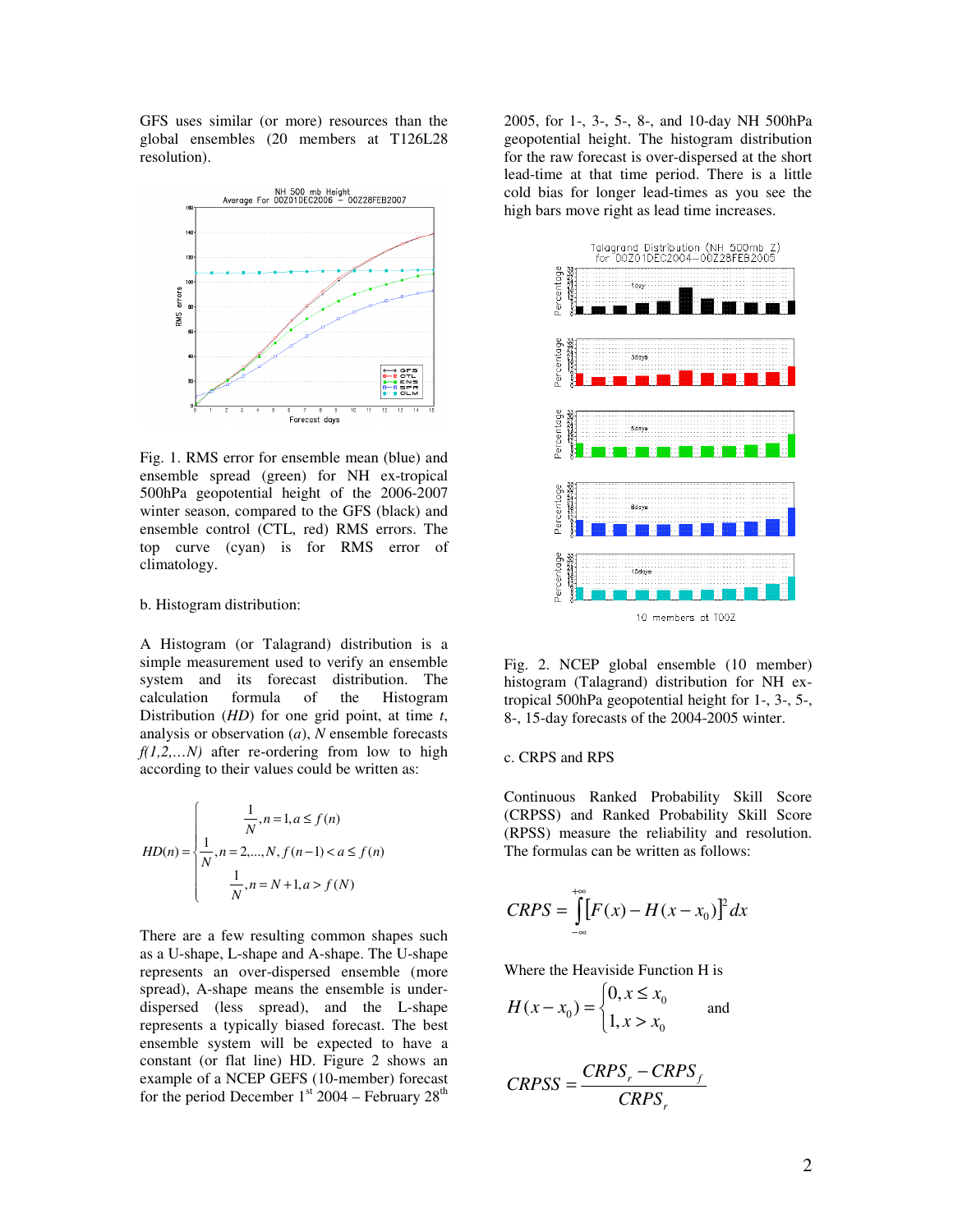Where *r* is for a reference and *f* is for a forecast.

$$
RPS = 1 - \frac{1}{k - 1} \left[ \sum_{i=1}^{k} (\sum_{n=1}^{i} p_n - \sum_{n=1}^{i} o_n)^2 \right]
$$
  
And 
$$
RPSS = \frac{RPS_f - RPS_r}{1 - RPS_r}
$$

Where  $P$  is a forecast probability, and  $O$  is for an observation or analysis.

For statistics over a long period, CRPS is very similar to RPSS. Therefore, we consider it possible to use either one of these two measures, whichever is more convenient. There is a very good example of this in Figures 5 and 6 for NH extra-tropical 850hPa temperature.

#### d. Brier score and decomposition

There are many classical references that discuss the Brier score (BS), and its decomposition for reliability and resolution. (Wilks, 1995; Toth et al., 2003; 2006). In general, BS can be expressed as the summation of reliability, resolution and uncertainty (Wilks, 1995). CRP or RPS can be considered as a total integration of all probabilities. Users can review all the references to understand BS, reliability, resolution and uncertainty. And here is the final formula for decomposition:

# *BS = Reliability – Resolution + Uncertainty*

e. Hitting rate, false alarm rate, economic value

There is a traditional consideration for the hitting rate and false alarm rate. The typical application for this is the Relative Operational Characteristics (ROC) curve (Toth et al., 2003), or sometimes called the ROC area. Another application is the Relative Economic Value (REV), used when evaluating the loss and cost (Zhu and etc. 2002) which is very useful for decision makers.

# 3. APPLICATIONS:

The NCEP/GEFS and NAEFS unified verification system will focus on probabilistic forecast verification for mainly short- and

medium-range ensemble forecasts. Currently, it is available for the global ensemble forecast only, but it will be soon applied to the shortrange ensemble forecast system as well. The discussion in Section 2 (Methodology of ensemble verification) describes the main characteristics of a probabilistic forecast which are more completely measured in terms of reliability and resolution. The NCEP/GEFS and NAEFS product verification statistics have been generated for the seasonal average and the skill scores have been posted at: http://wwwt.emc.ncep.noaa.gov/gmb/yzhu/html/ opr/naefs.html since June 2006.

# 4. VERIFICATION STATISTICS:

Upgrades to the NCEP/GEFS and NAEFS forecast systems are planned for implementation every half year or at least yearly. The verification statistics are basic measurements of model performance to allow the system developers to make a decision on whether to adapt a new method or not. The following selective statistics are part of the NCEP/GEFS and NAEFS verification. All the verified truth comes from the best available analysis; for the NCEP/GEFS the NCEP GDAS analysis will be used as truth, and CMC's analysis will be used to evaluate their forecast. For the joint ensemble (NAEFS) forecast, the mean of the two analyses (NCEP and CMC) will be used to verify joint ensemble forecasts. Figure 3 is for NCEP/GEFS only and compares raw forecasts to bias corrected forecasts. The histogram distributions show the model has a cold bias and less spread with different lead times with the NCEP/GEFS raw forecasts (black). However, the bias is mostly removed after bias correction (red) (Cui et al., 2006), which was implemented at NCEP and CMC on May  $30<sup>th</sup>$  2006. Meanwhile, there are many differences between Figures 2 and 3 (histogram distributions) for the raw forecasts (black curves in Fig. 3) because Figure 2 presents the 2004 ensemble forecast model, while Figure 3 shows the 2006 ensemble forecast model. Figure 3 also has better forecasts than Figure 2 after bias correction (red curves) for all lead-times.

The Figures 4-9 are all skill scores for the 2006- 2007 winter season which compare NCEP/GEFS 14-member raw forecasts (black, E14s), CMC/GEFS 16-member raw forecasts (red, E16m) and the combined NAEFS 30-member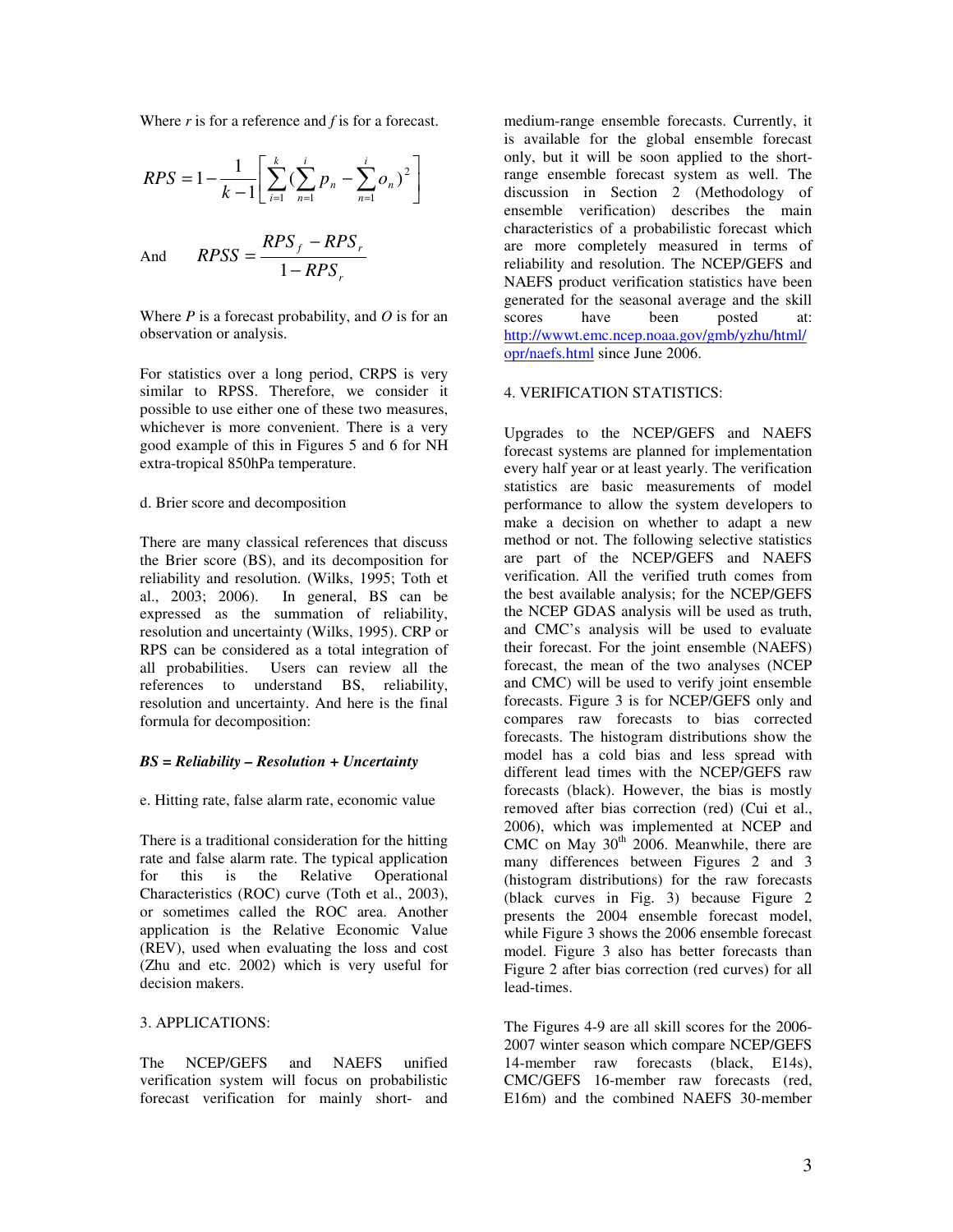$(NCEP(14) + CMC(16))$  raw forecasts (green, E30n). Figure 4 shows CRPSS for NH extratropical 500hPa heights. NAEFS (green) raw forecasts are significantly improved in skill for all lead times, especially for longer lead times. In Section 2, CRPSS and RPSS (Figures 5 and 6) were discussed for NH extra-tropical 850hPa temperature. They are very similar to each other which suggest that either score could be used to verify the ranked probability.



Fig. 3. NCEP global ensemble (14 member) histogram (Talagrand) distribution for NH extropical 500hPa geopotential height for 1-, 3-, 5-, 8-, 13-, 16-d forecasts before (black) / after (red) bias correction of 2006-2007 winter season.



Fig. 4. CRPSS for the NCEP 14 global ensemble raw forecast (black) compared to the CMC 16 global raw forecast (red) and the combined NCEP and CMC ensembles (green) for NH extra-tropical 500hPa geopotential height for the winter 2006-2007.



Fig. 5. CRPSS for the NCEP 14 global ensemble raw forecast (black), compared to the CMC 16 global raw forecast (red) and the combined NCEP and CMC ensemble (green) for NH extratropical 850hPa temperature for the winter of 2006-2007.



Fig. 6. RPSS for the NCEP 14 global ensemble raw forecast (black) compared to the CMC 16 global raw forecast (red) and the combined NCEP and CMC ensemble (green) for NH extratropical 850hPa temperature for the winter of 2006-2007.

BSS and its decomposition (reliability and resolution) are shown in Figure 7 for NH extratropical 1000hPa height. The results are very similar to 500hPa height and 850hPa temperature. According to the formula in Section 2.d, BSS is equal to zero when resolution (going down with time from high to low) equals reliability (which goes up with time). The Reliability diagram (Figure 8) is more popular with many users. The diagonal line is the perfect line for a reliable forecast and the further you get from this line the worse the forecast. Apparently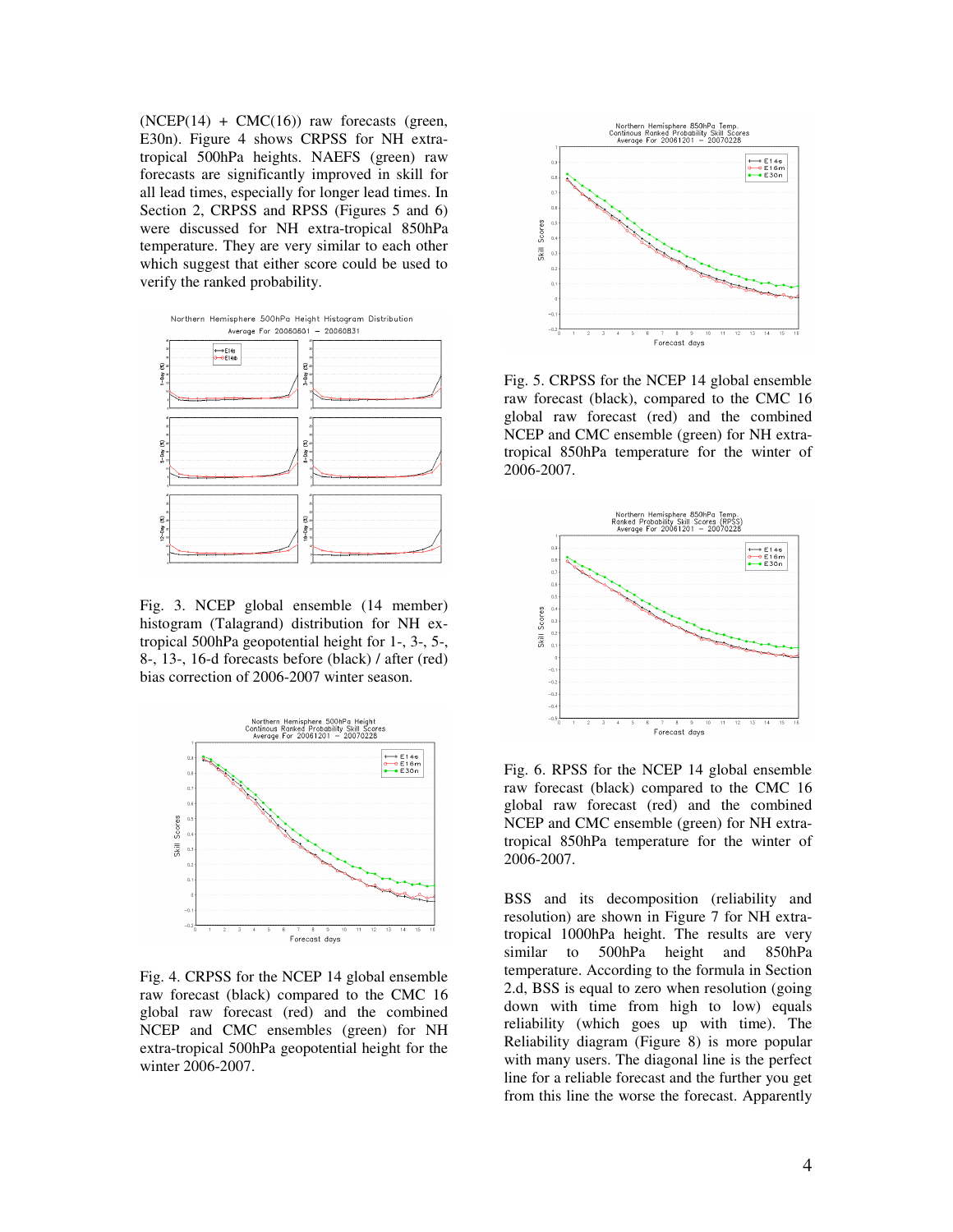a bias corrected forecast has more reliability (Figure 8, red line).



Fig. 7. BSS (top plot), Reliability (bottom plot, solid) and Resolution (bottom, dotted) for the NCEP 14 global ensemble raw forecast (black), compared to the CMC 16 global raw forecast (red) and the combined NCEP and CMC ensemble (green) for NH extra-tropical 1000hPa geopotential height for the winter of 2006-2007.



Fig. 8. Reliability diagram of the NCEP 14 global ensemble raw forecast (black) compared to the bias corrected forecast (red) for a 48 hour forecast of NH extra-tropical 1000hPa height for the winter of 2006-2007.

There are some differences between NCEP/GEFS and CMC/GEFS raw forecasts at the near surface (1000hPa geopotential height) when considering the ROC area (Figure 9). There is a similar result for 2-meter temperature for the 2006 CMC/GEFS model. There is much

improvement after the CMC/GEFS implementation in July 2007 (personal communication). However, NAEFS still shows a significant improvement at all lead times.



Fig. 9. ROC areas (from 0 to 1) for the NCEP 14 global ensemble raw forecast (black) compared to the CMC 16 global raw forecast (red) and the combined NCEP and CMC ensemble (green) for NH extra-tropical 1000hPa geopotential height for the winter of 2006-2007.

Economic values (Figure 10) really depend on the loss/cost ratio. These values vary when the loss/cost ratio changes (Zhu et al., 2002). In most cases, a 10:1 loss/cost ratio shows (near) maximum economic value.



Fig. 10. REV (10:1 loss/cost ratio) for the NCEP 14 global ensemble raw forecast (black) compared to the CMC 16 global raw forecast (red) and the combined NCEP and CMC ensemble (green) for NH extra-tropical 850hPa temperature for the winter of 2006-2007.